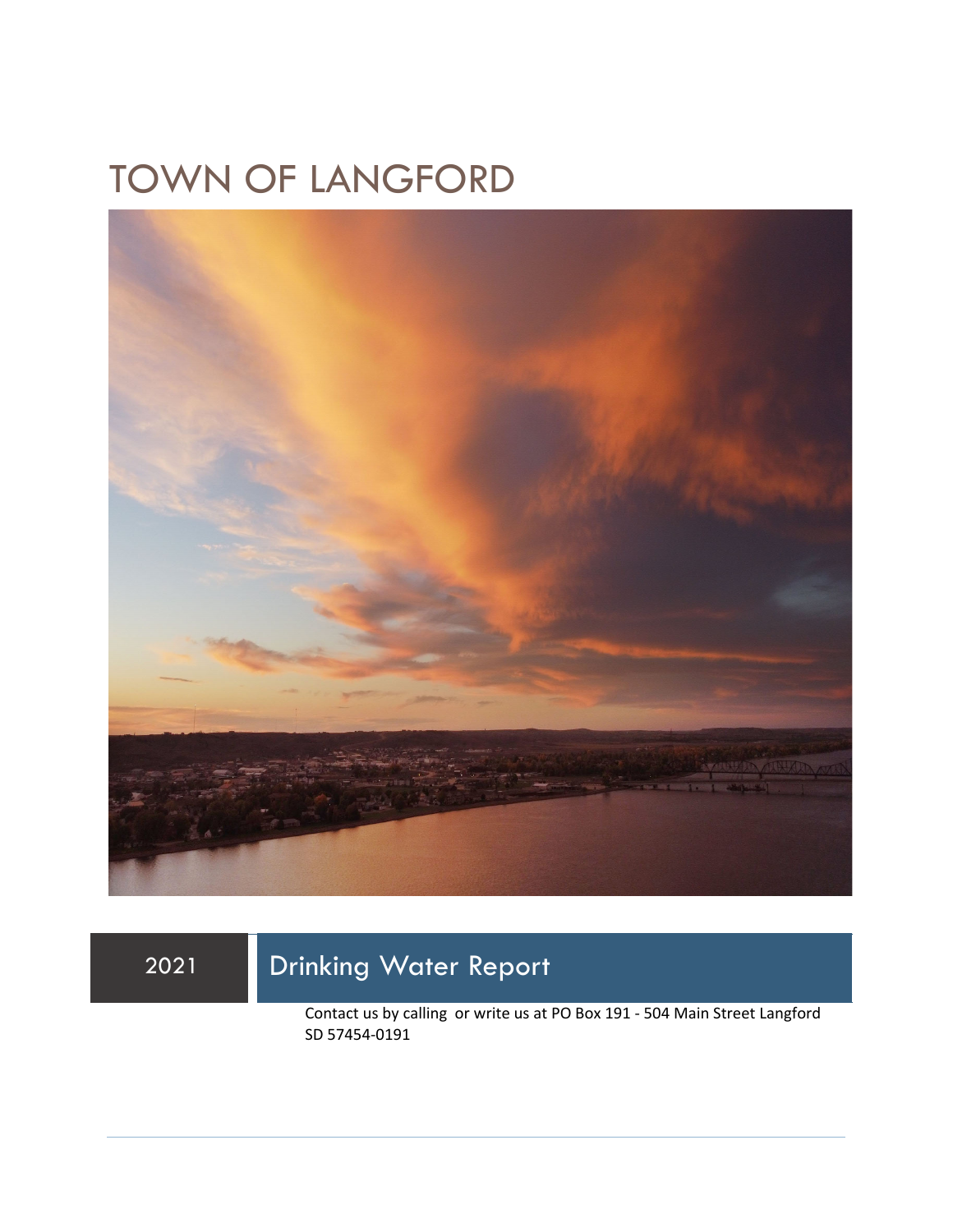# Town of Langford

**DRINKING WATER REPORT**  WATER QUALITY



**The Town of Langford has supplied seventeen consecutive years of safe drinking water to the public it serves and has been awarded the Secretary's Award for Drinking Water Excellence by the South Dakota Department of Agriculture and Natural Resources. This report is a snapshot of the quality of the water that we provided last year. Included are details about where your water comes from, what it contains, and how it compares to Environmental Protection Agency (EPA) and state standards. We are committed to providing you with information because informed customers are our best allies.** 

#### **Water Source**

We serve more than 313 customers an average of 17,000 gallons of water per day. Our water is groundwater that we purchase from another water system. The state has performed an assessment of our source water and they have determined that the relative susceptibility rating for the Langford public water supply system is low.

**For more information about your water and information on opportunities to participate in public meetings, call and ask for Savannah Person.** 

### **Additional Information**

The sources of drinking water (both tap water and bottled water) include rivers, lakes, streams, ponds, reservoirs, springs, and wells. As water travels over the surface of the land or through the ground, it dissolves naturally-occurring minerals, and can pick up substances resulting from the presence of animals or from human activity.

Contaminants that may be present in source water include:

- *Microbial contaminants*, such as viruses and bacteria, which may come from sewage treatment plants, septic systems, agricultural livestock operations, and wildlife.
- *Inorganic contaminants*, such as salts and metals, which can be naturally-occurring or result from urban stormwater runoff, industrial or domestic wastewater discharges, oil and gas production, mining, or farming.
- *Pesticides and herbicides,* which may come from a variety of sources such as agriculture, urban stormwater runoff, and residential uses.
- *Organic chemical contaminants*, including synthetic and volatile organic chemicals, which are byproducts of industrial processes and petroleum production, and can also come from gas stations, urban stormwater runoff, and septic systems.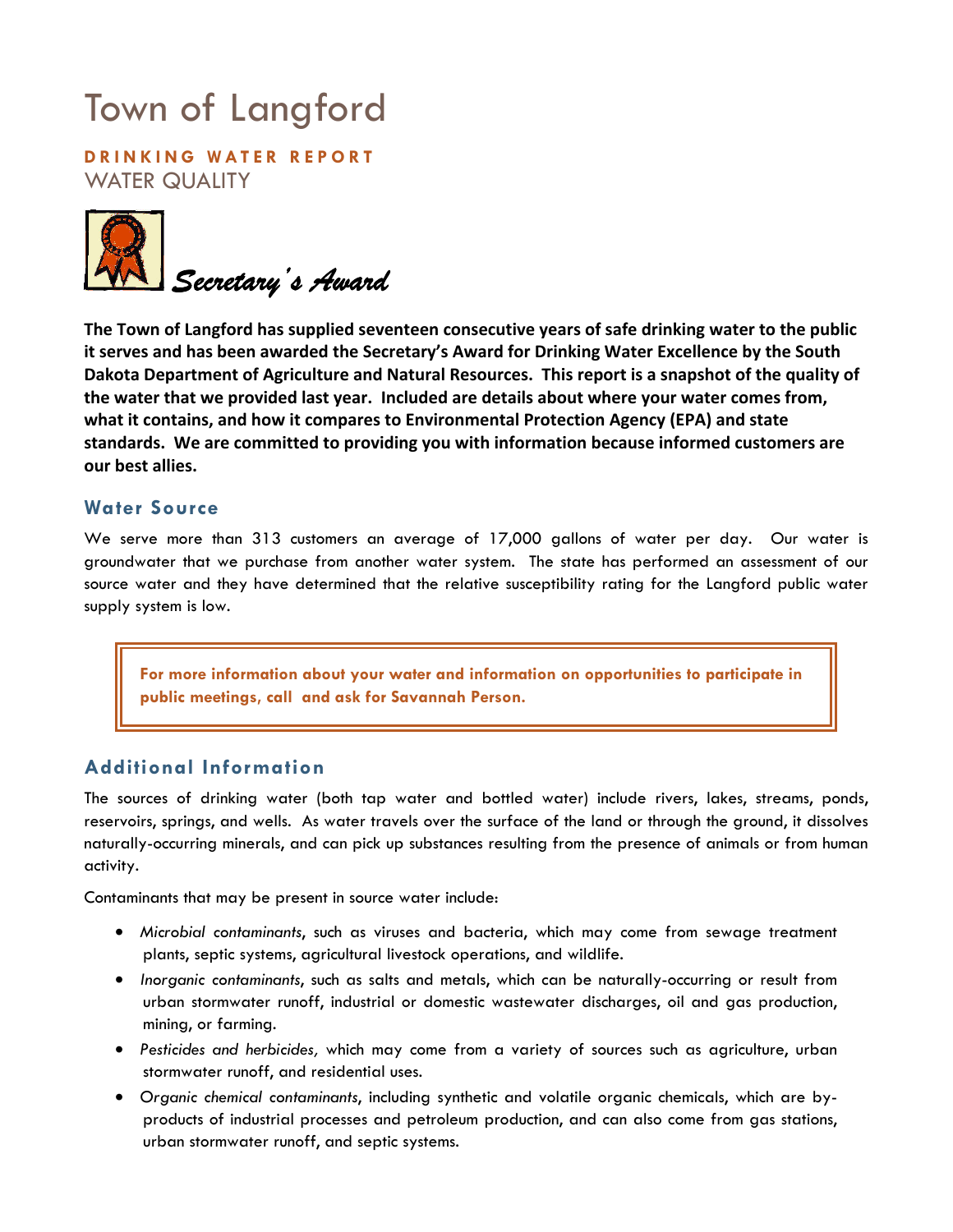• *Radioactive contaminants*, which can be naturally-occurring or be the result of oil and gas production and mining activities.

In order to ensure that tap water is safe to drink, EPA prescribes regulations which limit the amount of certain contaminants in water provided by public water systems. FDA regulations establish limits for contaminants in bottled water which must provide the same protection for public health.

Drinking water, including bottled water, may reasonably be expected to contain at least small amounts of some contaminants. The presence of contaminants does not necessarily indicate that water poses a health risk. More information about contaminants and potential health effects can be obtained by calling the Environmental Protection Agency's Safe Drinking Water Hotline (800-426-4791).

Some people may be more vulnerable to contaminants in drinking water than the general population. Immunocompromised persons such as persons with cancer undergoing chemotherapy, persons who have undergone organ transplants, people with HIV/AIDS or other immune system disorders, some elderly, and infants can be particularly at risk from infections. These people should seek advice about drinking water from their health care providers. EPA/CDC guidelines on appropriate means to lessen the risk of infection by *Cryptosporidium* and other microbial contaminants can be obtained by calling the Environment Protection Agency's Safe Drinking Water Hotline (800-426-4791).

If present, elevated levels of lead can cause serious health problems, especially for pregnant women and young children. Lead in drinking water is primarily from materials and components associated with service lines and home plumbing. The Town of Langford public water supply system is responsible for providing high quality drinking water, but cannot control the variety of materials used in plumbing components. When your water has been sitting for several hours, you can minimize the potential for lead exposure by flushing your tap for 30 seconds to 2 minutes before using water for drinking or cooking. If you are concerned about lead in your water, you may wish to have your water tested. Information on lead in drinking water, testing methods, and steps you can take to minimize exposure is available from the Safe Drinking Water Hotline or at *http://www.epa.gov/safewater/lead*.

### **Detected Contaminants**

The attached table lists all the drinking water contaminants that we detected during the 2021 calendar year. The presence of these contaminants in the water does not necessarily indicate that the water poses a health risk. Unless otherwise noted, the data presented in this table is from testing done January 1 – December 31, 2021 The state requires us to monitor for certain contaminants less than once per year because the concentrations of these contaminants are not expected to vary significantly from year to year. Some of the data, though representative of the water quality, is more than one year old.